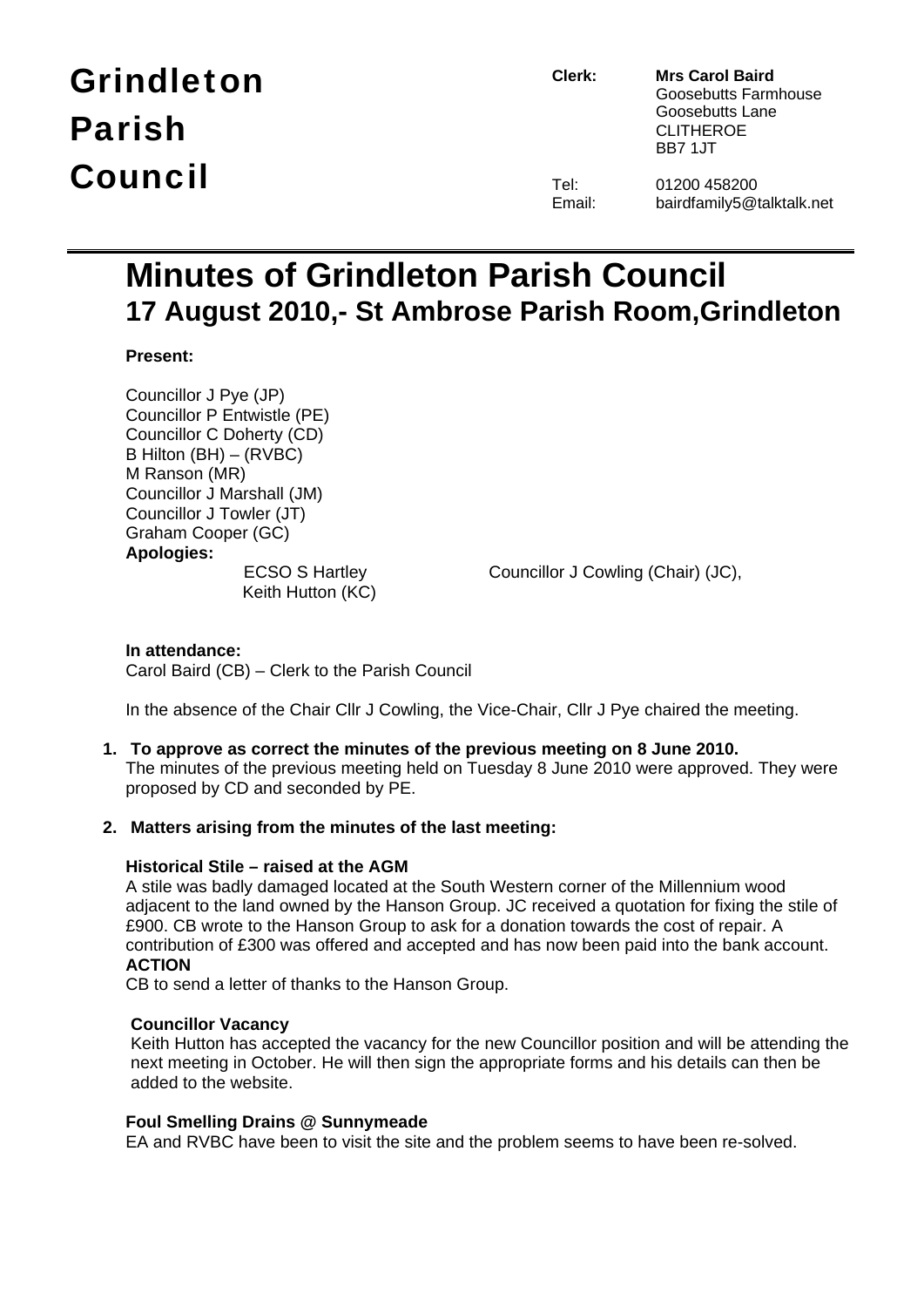| <b>Grindleton</b> | Clerk:         | <b>Mrs Carol Baird</b><br>Goosebutts Farmhouse         |
|-------------------|----------------|--------------------------------------------------------|
| <b>Parish</b>     |                | Goosebutts Lane<br><b>CLITHEROE</b><br><b>BB7 1.JT</b> |
| <b>Council</b>    | Tel:<br>Email: | 01200 458200<br>bairdfamily5@talktalk.net              |

### **Historic Signposts**

There is a proposal to have a historic signpost in the middle of the village by the Cherry Trees. The design of the post is a circle on top of the signpost with three fingers signposting off. Three fingers would come off the post. It was proposed that there should be the wording 'Grindleton' on the top of the post rather than 'West Riding of Yorkshire' as was originally suggested. There was a discussion re possible grants as LCC may contribute £700-£800.

# **ACTIONS**

CB to call Martin Charlesworth to confirm the LCC contribution.

CB to discuss further with Mike Otter given his offer of a contribution to this project (and also the project re street signs below – a total of £425 has been offered to cover both projects) To be discussed further at the next meeting as JC may have further information.

# **3. Matters Arising at this meeting:**

### **Street Signs**

Peter Entwistle had a meeting with Nigel Corrigan – there is enough money to pay for £750 worth of signs (approx ten signs) similar to those on Harrison Terrace. The historical 'antique style' ones are more expensive but may be more appropriate to the village. The decision was made to go for the more expensive cast iron ones. Cast iron letters are £9.50 each. Replacements can be done on a rolling programme. A list of street names was discussed. Match funding is needed. MR raised the issue of the Gazatteer at RVBC who is currently investigating street names and numbers. CB wrote to Mike Otter requesting contribution to the sians.

# **ACTION**

PE to investigate further with the RVBC Gazatteer re the street signs programme. CB to confirm funding request with Mike Otter with the balance being made up from RVBC, LCC, and GPC.

### **4. Planning Applications:**

Since the last meeting the following applications have been dealt with.

Bowland High School – no objection to all weather pitch

Applications discussed at this meeting: - no applications have been made.

**ACTION** – CB will update future meetings on the progress of current planning applications; whether they have been accepted /rejected by GPC and/or RVBC and their current status.

# **5. Financial Matters**

### **Income:**

The Precept for £7500 has been paid into the Bank Account. The donation from Hansons Cement re the broken stile £350 has been accepted.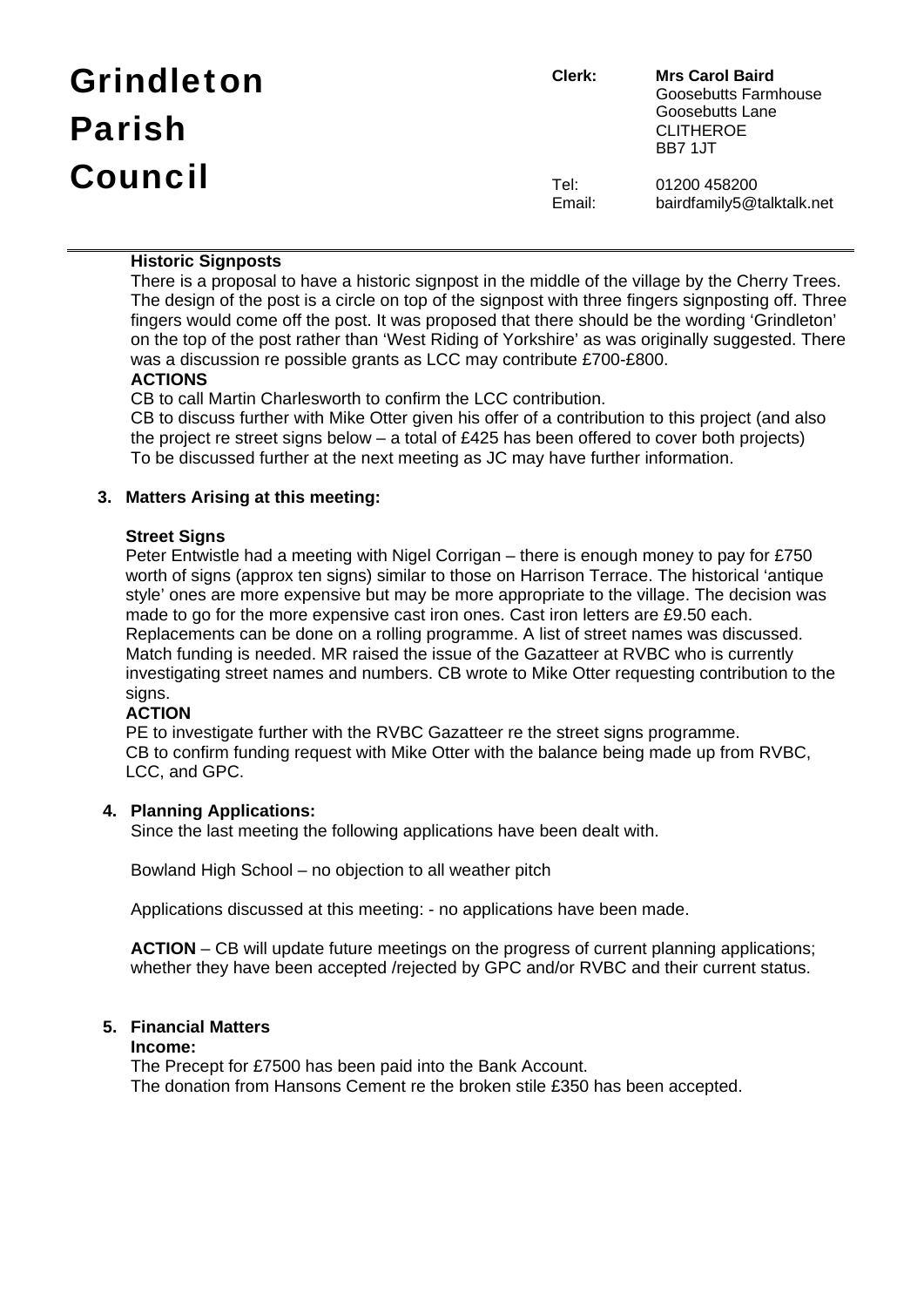# Grindleton Parish Council

**Clerk: Mrs Carol Baird** Goosebutts Farmhouse Goosebutts Lane CLITHEROE BB7 1JT

Tel: 01200 458200 Email: bairdfamily5@talktalk.net

| <b>Expenditure:</b>               |        |
|-----------------------------------|--------|
| The following items were paid:    | £      |
| Rent to RVBC for allotments       | 10.00  |
| Salary to CB for August/Sept 2010 | 183.35 |
| <b>BDO</b> Audit fee              | 141.00 |

183.35 (two months total)

### **Clerk update on current financial issues :**

The Clerk updated the meeting on the current financial situation of the Council. It was noted that a large amount of time had in order to bring the accounts up to date, deal with outstanding issues, and put the accounts into an acceptable format. A one-off payment of 40 hours at the minimum wage had been previously agreed by JC and was accepted and paid at this meeting.

- External audit and issues raised by BDO. The GPC external audit is now complete and the Report and Accounts have been accepted and signed off by BDO. GC took the Notice of external audit to scan to go on the website and it will then be sent to JC for displaying on the public notice-board. The questions raised re fidelity guarantee levels and internal audit reviews were discussed and agreed by the meeting.
- VAT the Councillors were updated as to the current situation. The VAT is being completed and refunds are to be applied for. CB raised the issue re the lack of invoice for the stone table from Waddington Fell Quarry. ACTION – JM offered to investigate to get a VAT number and invoice if possible.

#### **6. General Village matters**

#### **Methodist Chapel**

MR gave an update on the situation. After a rejection of two planning applications there will be another planning meeting in the near future.

#### **Future housing development**

MR highlighted a new discussion document coming out in the next few weeks re the future of housing developments for the Ribble Valley.

 MR updated the meeting on the implications of the new Government, and also on new developments concerning Health issues. Devolutions of items down to Parish Councils may also be on the Government Agenda.

 **Website update** – the Grindleton Consolidated Charities are giving money in the forms of grants. Applications are on the Parish Council website.

### **7. Reports from outside committees: -**

 **Grindleton Consolidated charities** – CD updated the meeting on the barn conversion.

**Extra meeting** - JM raised at the meeting a meeting tomorrow night (18<sup>th</sup> August) in St Ambrose church to discuss a possible development on the recreation ground – to provide better changing facilities. Everyone is welcome to attend. There was a short